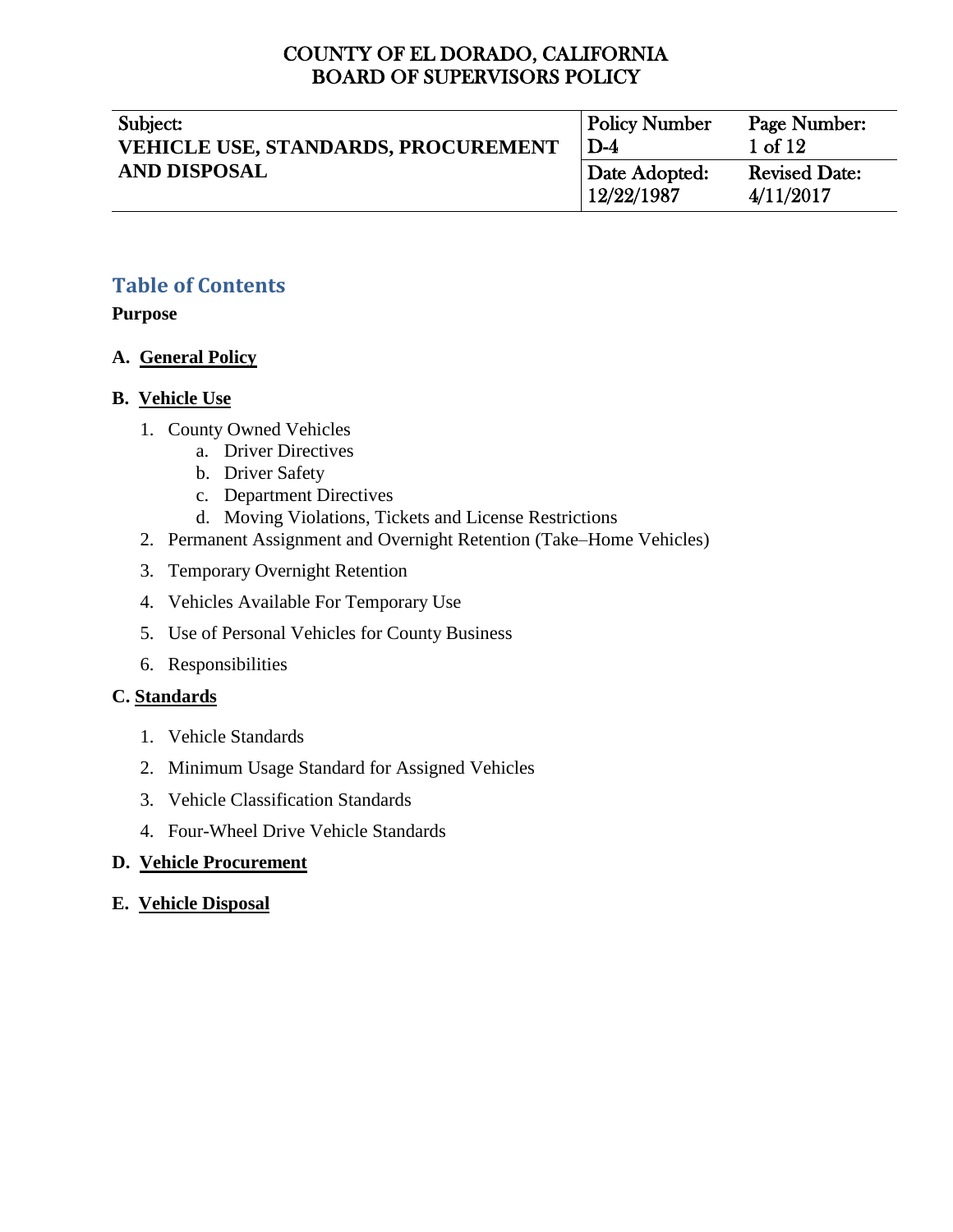| Subject:                                   | <b>Policy Number</b> | Page Number:         |
|--------------------------------------------|----------------------|----------------------|
| <b>VEHICLE USE, STANDARDS, PROCUREMENT</b> | $D-4$                | 2 of 12              |
| <b>AND DISPOSAL</b>                        | Date Adopted:        | <b>Revised Date:</b> |
|                                            | 12/22/1987           | 4/11/2017            |

### **Purpose:**

This policy sets forth rules regarding the use and operation of vehicles while on official County business; the assignment, use and operation, procurement and disposal of County-owned vehicles; and the methods used by the County to meet business transportation needs of County employees.

Both County-owned and privately owned vehicles are used by County employees to accomplish County business transactions. The County's Fleet Services Unit of the Department of Transportation shall manage all county owned vehicles, including Fleet Services inventory and department owned vehicles. Fleet Services shall operate an automotive pool and shall coordinate department requests for leased or rented vehicles to make vehicles available to County departments. Where appropriate and justified, county vehicles shall be assigned to specific County departments and managed by the Fleet Services Unit.

### **A. General Policy**

- 1. It is the intention of the County to:
	- a. Establish uniform practices for the use of County vehicles, the rental and lease of vehicles, the use of personal vehicles for County business and County vehicle procurement and disposal.
	- b. Establish standards that provide safe, reliable and the most cost effective vehicles with the lowest possible emission rating that meet the needs of County departments through the Fleet Services Procedure Guide in accordance with this policy.
	- c. Optimize fleet utilization practices to right-size the County fleet and ensure proper vehicle use through the Fleet Services Procedure Guide and management by the Fleet Services Unit.
- 2. Department heads shall be responsible for ensuring that all employees and other authorized drivers (volunteers, etc.) within their department who drive vehicles on County business have received and read this policy and have signed the acknowledgement form.
- 3. Department heads shall ensure that all employees and other authorized drivers within their departments who drive a personal or county vehicle on County business for any reason shall participate in the driver license monitoring program administered by Risk Management.
- 4. All County owned vehicles, including those identified on individual department asset inventories, must be maintained by or through the Fleet Services office and meet all service requirements as set forth in the Fleet Services Procedure Guide.
- 5. Drivers of vehicles being used for County business, whether County-owned or privately owned, shall:
	- a. have in their possession at all times a valid license to operate a vehicle in the State of California (e.g., California or Nevada Driver's License) of the proper classification and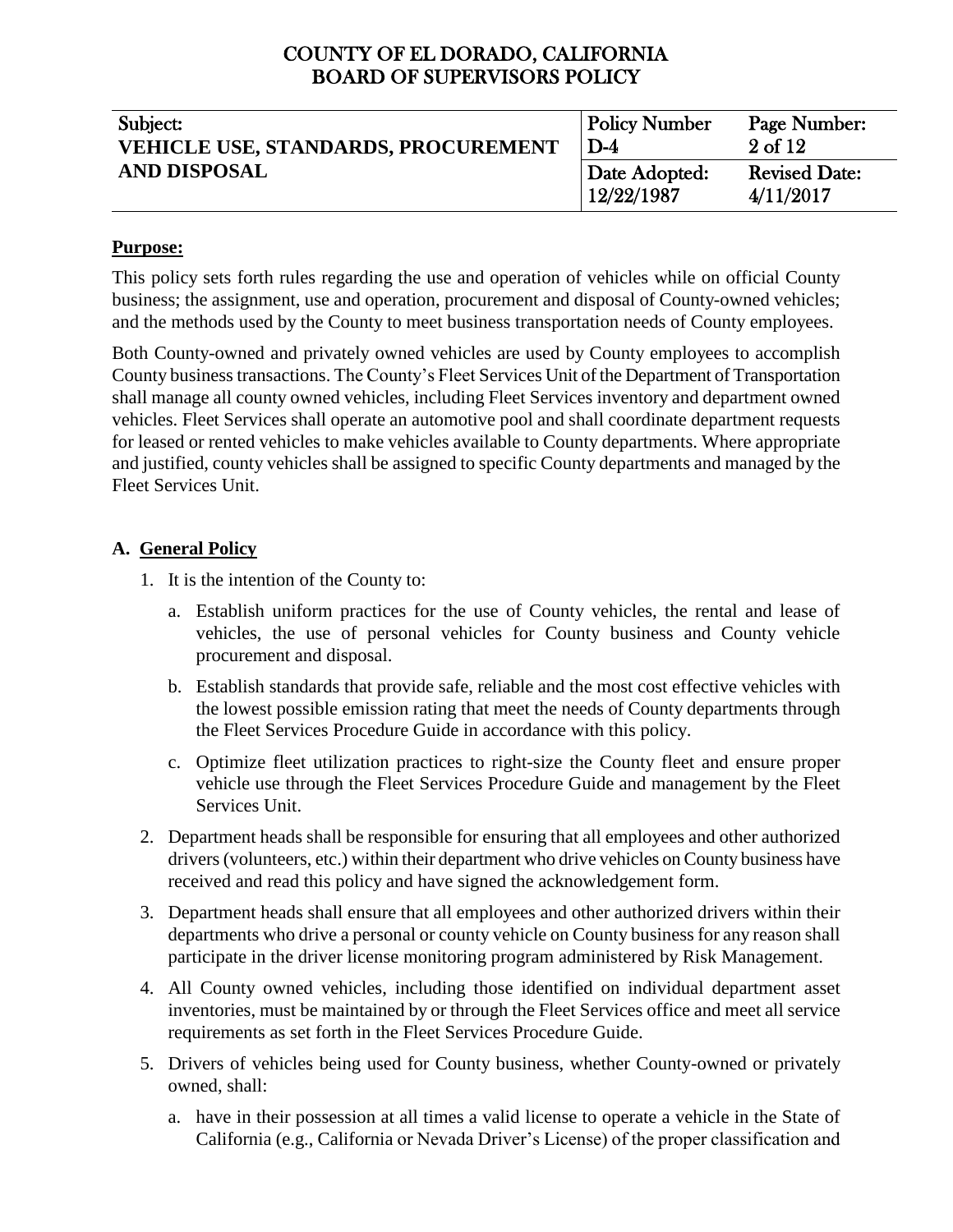| Subject:                                   | <b>Policy Number</b> | Page Number:         |
|--------------------------------------------|----------------------|----------------------|
| <b>VEHICLE USE, STANDARDS, PROCUREMENT</b> | $D-4$                | 3 of 12              |
| <b>AND DISPOSAL</b>                        | Date Adopted:        | <b>Revised Date:</b> |
|                                            | 12/22/1987           | 4/11/2017            |

necessary endorsements for the vehicle in use;

- b. strictly obey the California Motor Vehicle Code or applicable state Motor Vehicle Code;
- c. comply with established County procedures concerning accidents (An accident instruction packet shall be kept in the glove compartment of all County-owned vehicles and made available to employees and other authorized drivers using personal vehicles for County business); A standard County accident form shall be completed at the accident site or as soon as practicable thereafter. Department Manager shall provide copies to both Risk Management and Fleet Services offices.
- d. follow established rules and procedures as set forth below for the use of privately owned vehicles and County-owned vehicles.
- e. comply with all rules and procedures as outlined in the Fleet Services Procedure Guide concerning vehicle operations, maintenance and care of County vehicles.

### **B. Vehicle Use**

Department heads are responsible for the proper and efficient use of assigned vehicles and related equipment.

- 1. County Owned Vehicles
	- a. Driver Directives
		- 1) County vehicles shall be used only for authorized, official County business associated with performing duties within the employee's/volunteers job responsibilities; and shall not be used for personal reasons.
		- 2) County vehicles are to be driven only by authorized County employees with the exception of authorized service or parking personnel or authorized volunteers (STAR, SAR, etc.).
		- 3) Only authorized personnel associated with official County business shall be transported in a County vehicle. Authorized personnel may include non-County employees participating in official county business. In case of an emergency, the driver of a County vehicle is authorized to transport any person who, because of such emergency, is in a situation requiring transportation.
		- 4) Smoking of any type and the use of any type of tobacco product is prohibited in County owned vehicles, including but not limited to: vapor type electronic devices and chewing tobacco.
		- 5) The driver shall not physically operate any device while driving that could cause distractions, such as but not limited to: hand-held cell phones, navigation systems, texting or internet use (except as allowed for law enforcement by vehicle code sections 23123 and 23123.5).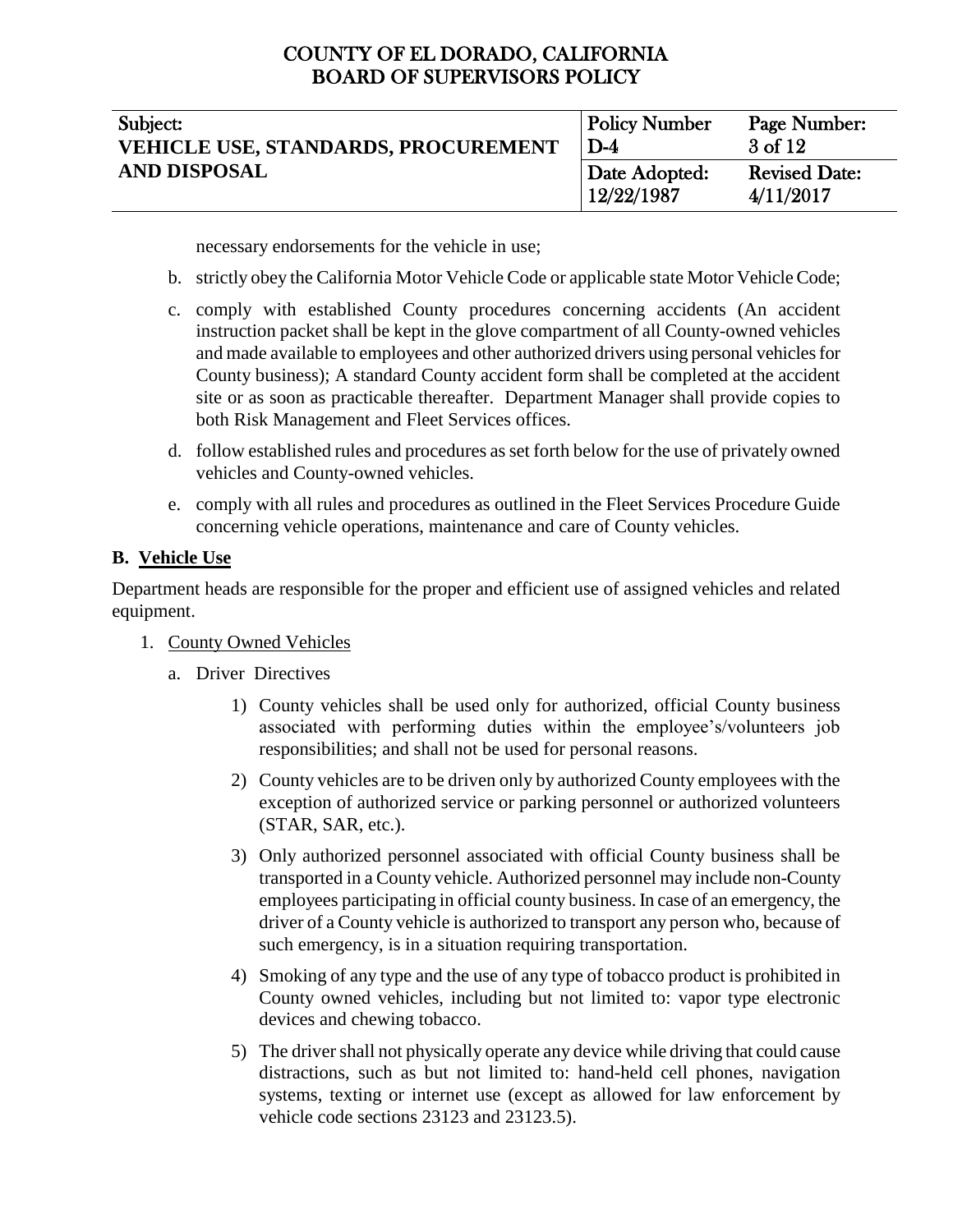| Subject:                                   | <b>Policy Number</b> | Page Number:         |
|--------------------------------------------|----------------------|----------------------|
| <b>VEHICLE USE, STANDARDS, PROCUREMENT</b> | $\mathbf{D-4}$       | 4 of 12              |
| <b>AND DISPOSAL</b>                        | Date Adopted:        | <b>Revised Date:</b> |
|                                            | 12/22/1987           | 4/11/2017            |

- 6) The driver shall use the vehicle in a manner for which it is designed and not attempt tasks that are beyond the vehicle's capabilities, which can cause damage and/or undue wear. The driver shall exercise caution and discretion at all times.
- 7) County vehicle operators have a responsibility to act in a professional, courteous and ethical manner at all times while operating County vehicles.
- b. Driver Safety
	- 1) It is the driver's responsibility to perform a basic safety inspection of a vehicle prior to operation and to not operate an unsafe vehicle. Fleet Services shall provide a vehicle safety checklist to be used by department drivers. The driver shall ensure that the vehicle to be used is in an apparent safe condition and shall report all mechanical defects to the appropriate department head or designee for notification and scheduling of repair through the Fleet Services office.
	- 2) Safety belts shall be used by the driver and all passengers while the vehicle is in operation with the exception of members of law enforcement who follow Vehicle Code 27315.5
- c. Department Directives
	- 1) All County-owned vehicles shall have a vehicle service and safety inspection performed at intervals as established in the Fleet Services Procedure Guide.
	- 2) Departments are responsible for reporting vehicle odometer readings for all department assigned vehicles to Fleet Services on a monthly basis.
	- 3) Departments shall monitor vehicle usage with an approved method of tracking, using paper logs or electronic systems, by Fleet Services. The logs shall track, on a daily basis: individual drivers, program use, date and time of use, and beginning and ending odometer readings. Any exception to the vehicle usage log requirement must be approved by the Chief Administrative Officer.
	- 4) All County-owned vehicles shall be filled with fuel at County designated stations. Non-designated fueling facilities should be used only on extended trips or in emergency situations.
	- 5) Departments are responsible for meeting the minimum vehicle use standard for assigned vehicles. (see "Standards" section C:2)
	- 6) Departments shall provide vehicle logs, pre-operation inspection records and utilization information upon request of the Fleet Services Manager for periodic review.
	- 7) Departments engaging in law enforcement activities shall be allowed to follow any current State or Federal Vehicle Code exemptions applicable to them in this policy.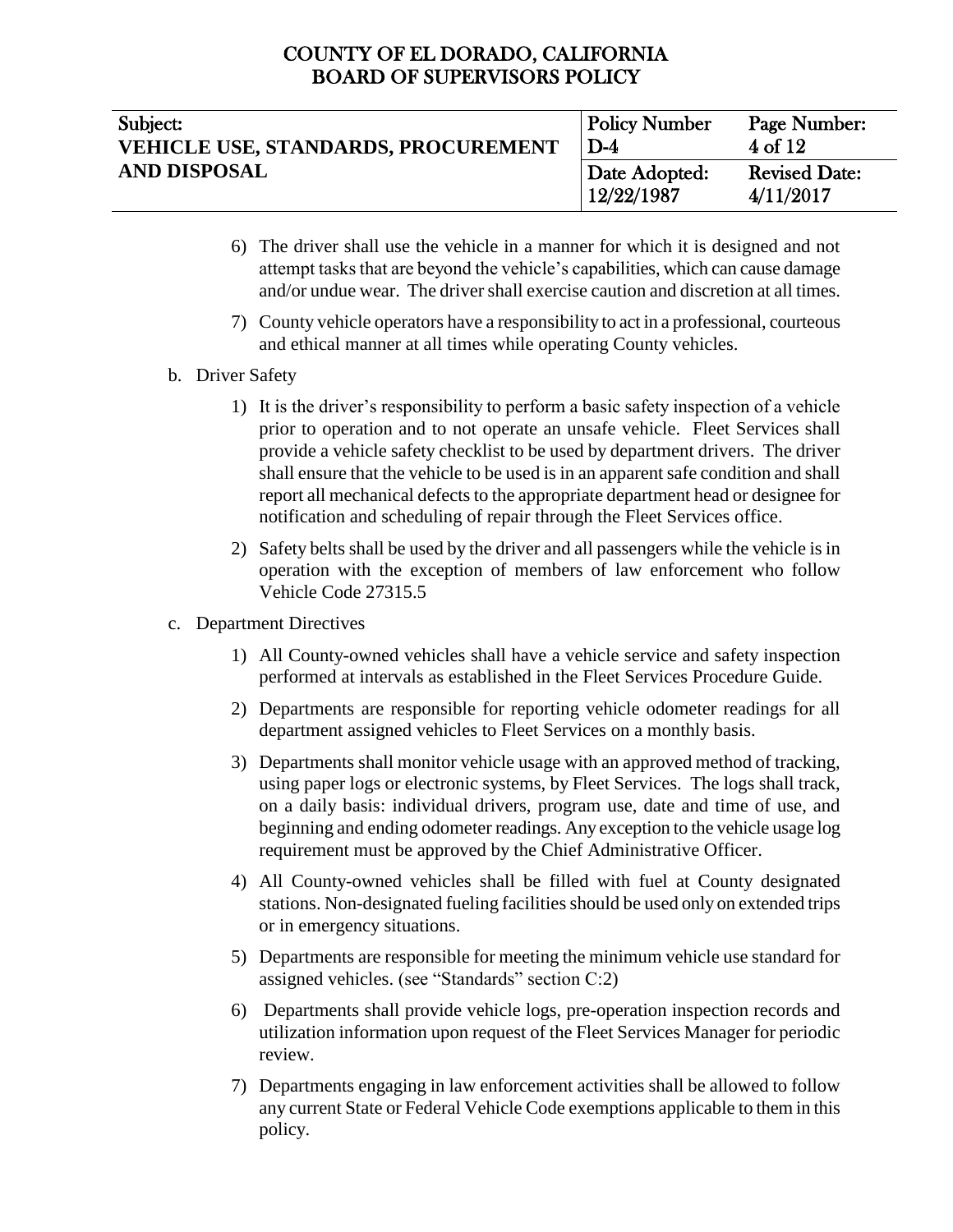| Subject:                                   | <b>Policy Number</b> | Page Number:         |
|--------------------------------------------|----------------------|----------------------|
| <b>VEHICLE USE, STANDARDS, PROCUREMENT</b> | $D-4$                | 5 of 12              |
| <b>AND DISPOSAL</b>                        | Date Adopted:        | <b>Revised Date:</b> |
|                                            | 12/22/1987           | 4/11/2017            |

- d. Moving Violations, Tickets and License Restrictions
	- 1) Moving violations, toll evasion and parking tickets or any other costs as a result of improper and/or illegal operation of a county vehicle are the responsibility of the driver receiving the ticket and should be resolved in a timely manner.
	- 2) A driver must report any citation or ticket (moving violation, driving under the influence (DUI), unsafe vehicle condition, etc.) while driving a County vehicle to his/her department head no later than the next business day. The Department head shall provide this information to Risk Management the day it is received. If the Department head is notified by Risk Management (via the driver's license monitoring program) after the fact, this will be grounds for progressive discipline up to and including termination from employment or dismissal from the volunteer program.
	- 3) A driver with two (2) or more moving violations or two (2) at-fault accidents or a combination thereof while driving a County vehicle in a 12-month period shall be disallowed from driving a County vehicle. In such a situation a driver may only return to use of a county vehicle with mutual approval by the Department head and Fleet manager.
	- 4) A driver operating a County or personal vehicle must report a driver's license restriction, suspension or revocation to his/her department head the next day the driver is at work. The department head shall provide this information to Risk Management the day it is received. If the Department head is notified after the fact of suspension of driving privileges and the driver has continued to drive on County business, this shall be grounds for progressive discipline up to and including termination from employment or dismissal from a volunteer program.

#### 2. Permanent Assignment and Overnight Retention (Take Home-Vehicles)

The initial and continued permanent assignment and overnight retention of County-owned vehicles must be approved by the Board of Supervisors annually during the budget process in accordance with Board Policy Manual Section B – Budgets and Fiscal Matters. The Chief Administrative Officer shall maintain and review these records, and may initiate or rescind authorization of permanent assignment and overnight retention of County-owned vehicles on a temporary basis, pending annual approval by the Board of Supervisors. Permanent assignment and overnight retention shall be authorized based on the following criteria:

- a. An employee is responsible for responding to emergency situations related to public health or safety and protection of property on a 24-hour basis, and/or;
- b. It can be demonstrated to the Board of Supervisors that it is in the best interest of the County for an employee to be assigned permanent and overnight retention.

County employees are responsible for complying with Internal Revenue Service tax regulations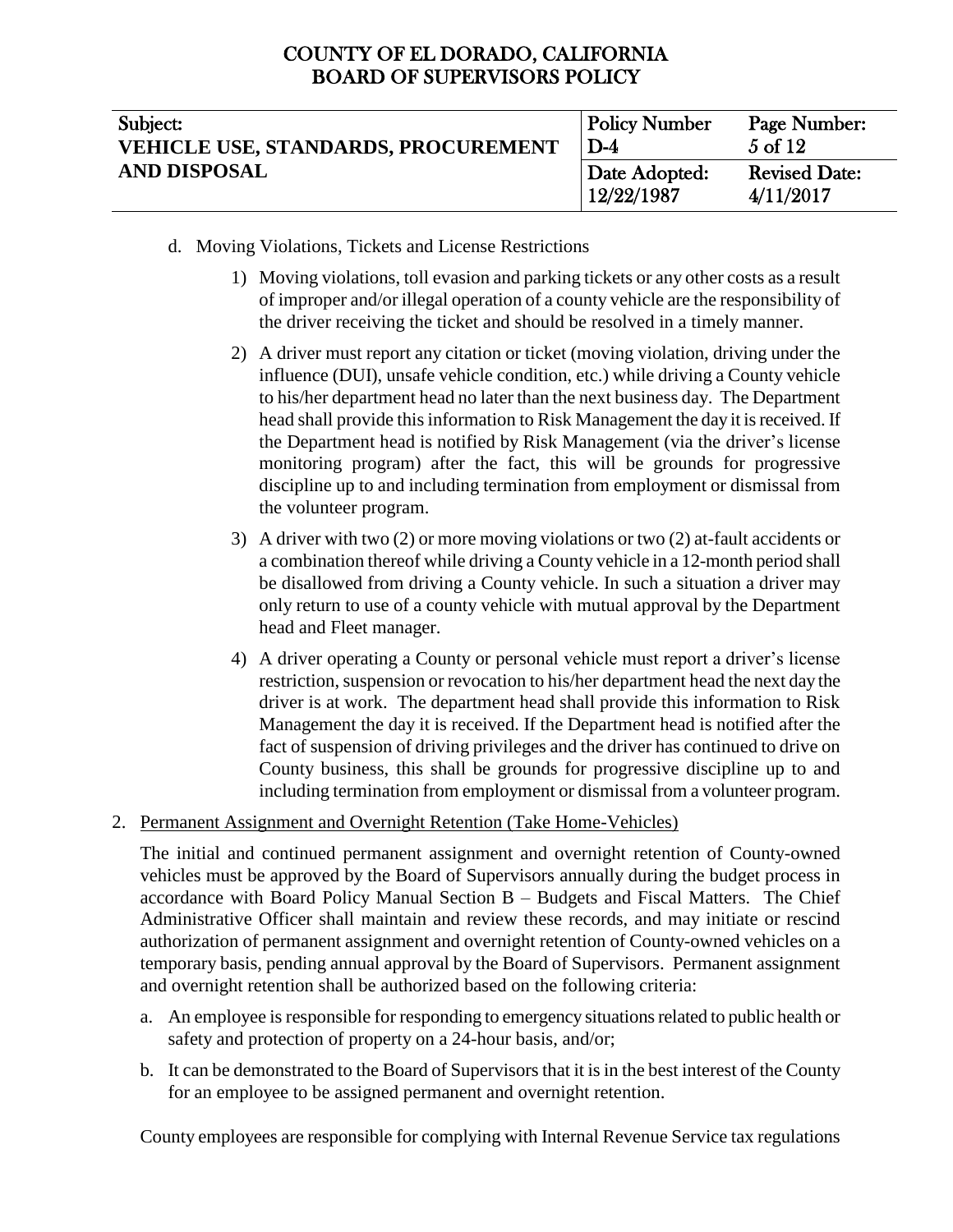| Subject:                                   | <b>Policy Number</b> | Page Number:         |
|--------------------------------------------|----------------------|----------------------|
| <b>VEHICLE USE, STANDARDS, PROCUREMENT</b> | $D-4$                | 6 of 12              |
| <b>AND DISPOSAL</b>                        | Date Adopted:        | <b>Revised Date:</b> |
|                                            | 12/22/1987           | 4/11/2017            |

governing commute reporting in County vehicles.

3. Temporary Overnight Retention

Department heads may give approval for temporary overnight (take-home) retention, not to exceed one (1) week period, when such action would clearly be in the best interests of the County. Retention may also be approved by the Department head for multiple nights when not taken home (example: snow removal crew's traveling to Tahoe basin operations that may extend for longer periods to a property rented by the county).

Positions requiring seasonal assignments, November through March, and On-Call for emergency response duties on a 24/7 basis are approved by the Board and these positions shall be listed on the annual report to the Board of Supervisors. The Department Head may grant overnight takehome retention to specified personnel assigned to these positions.

An employee assigned on-call duties on a rotational basis shall only take a County vehicle home on those days the employee is assigned the on-call duty

- 4. Vehicles Available for Temporary Use
	- a. Fleet Services shall operate and maintain a centralized pool of vehicles that may be used by any department. The pool will contain a variety of vehicle types, including four-wheel drive vehicles. Multiple pool locations may be maintained for convenient access to pool vehicles by departments.
	- b. Fleet Services shall assist departments in meeting temporary or short term vehicle needs through the use of a managed pool of County owned vehicles or by providing rented or leased vehicles as appropriate from local agencies.
	- c. The County may enter into agreements for rented or leased vehicles for the purpose of meeting departmental vehicle needs. Fleet Management and the Chief Administrative Office, Procurements and Contracts shall oversee such agreements on behalf of the County and shall coordinate departmental requests for rented or leased vehicles.

### 5. Use of Personal Vehicles for County Business:

Any person who drives a personal vehicle during the course of official County business shall have no less than the minimum automobile insurance required by the State of California.

- a. Personal vehicles must meet safety standards as required by the California Vehicle Code. A copy of the vehicle safety checklist used for County vehicles will be provided upon request to assist in complying with this requirement. It is the employee's responsibility to ensure their vehicle meets all safety and insurance requirements.
- b. Mileage reimbursement for use of a personal vehicle for County business shall be in accordance with County Travel Policy D-1.
- c. Fleet Services has no responsibility regarding the use of personal vehicles and cannot provide any service or repairs to personal vehicles.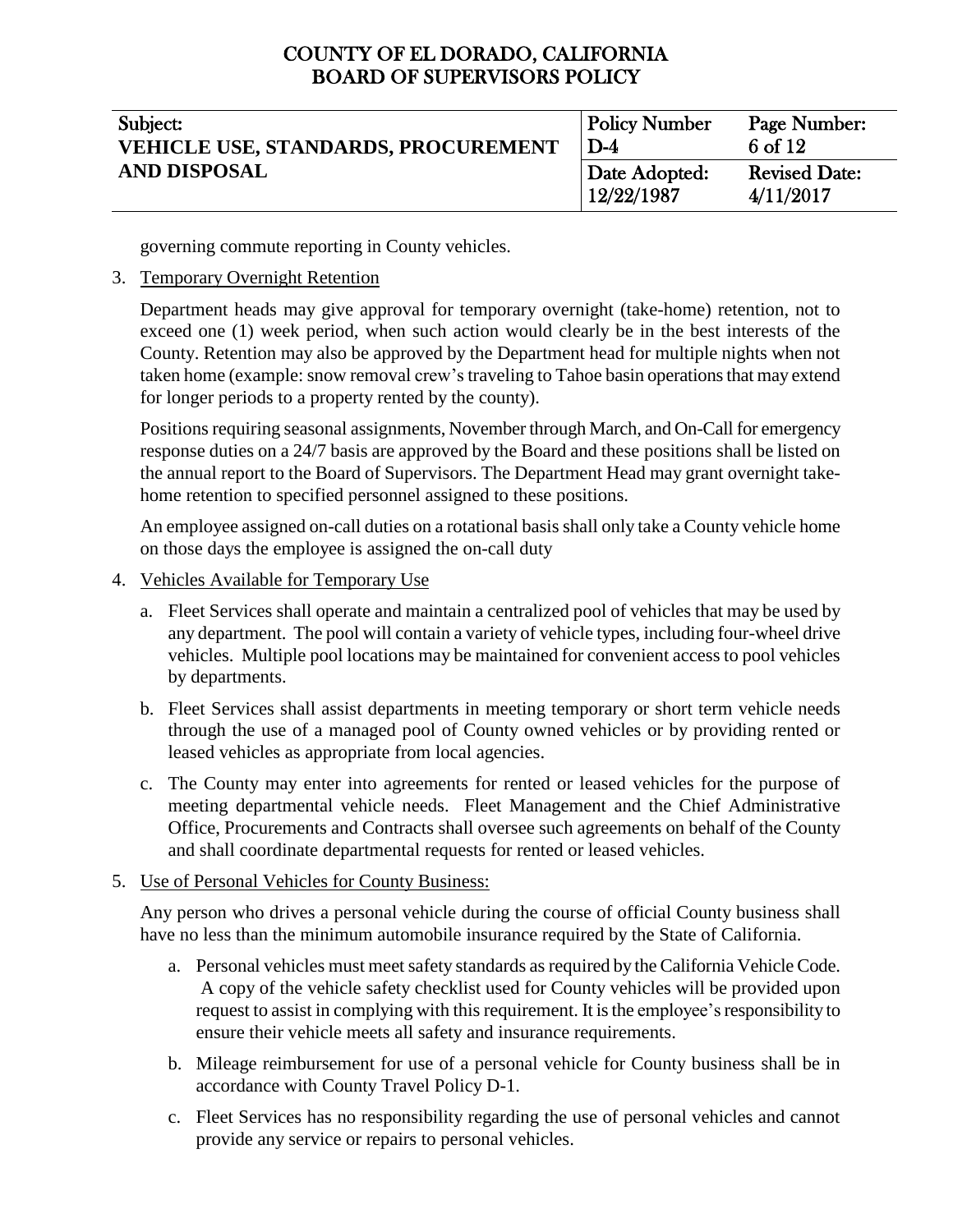| Subject:                                   | <b>Policy Number</b> | Page Number:         |
|--------------------------------------------|----------------------|----------------------|
| <b>VEHICLE USE, STANDARDS, PROCUREMENT</b> | $D-4$                | 7 of 12              |
| <b>AND DISPOSAL</b>                        | Date Adopted:        | <b>Revised Date:</b> |
|                                            | 12/22/1987           | 4/11/2017            |

### 6. Responsibilities

- a. Department heads are responsible for:
	- 1. Ensuring department compliance with all provisions of this policy and the Fleet Services Procedure Guide, with the exception of ensuring that drivers of personal vehicles have no less than the minimum automobile insurance required by the State of California. It is the responsibility of the driver and not the Department Head to ensure this requirement is met.
	- 2. Ensuring that vehicle services, safety inspections and other required maintenance schedules are met, as well as vehicle cleanliness and proper care of County property.
	- 3. Achieving vehicle utilization objectives for department assigned vehicles.
	- 4. Ensuring that all drivers identified by Risk Management (via the driver's license monitoring program) who have had their licenses revoked or suspended will not drive for any reason on County business in any vehicle including personally owned.
	- 5. Assigning department staff members who are required to drive any vehicle in the course of county business are to receive Driver Training Certification provided by Risk Management as soon as practical after assigned to drive such vehicle(s).
- b. Fleet Services is responsible for:
	- 1) Managing and maintaining the County vehicles in a safe, reliable, and cost effective manner.
	- 2) Providing departments with a detailed Fleet Services Procedure Guide, which will be the governing document on how the County Fleet and user departments will conduct business regarding vehicle use, in accordance with this policy and approved by the Board of Supervisors.
	- 3) Implementing vehicle standards and right-sizing the fleet.
	- 4) Conducting periodic vehicle usage reports and tracking reviews.
	- 5) Coordinating vehicle procurement and disposal with the Purchasing Agent.
	- 6) Monitoring department compliance with the provisions of this policy. Instances of noncompliance shall be reported to the affected Department head for resolution or corrective action. Instances of unresolved or repeated non-compliance shall be reported to the Chief Administrative Officer for further action. Vehicle reassignment may occur.

### **C. Standards**

- 1. Vehicle Standards
	- a. Fleet Services is responsible for standardizing the County fleet. The intent of establishing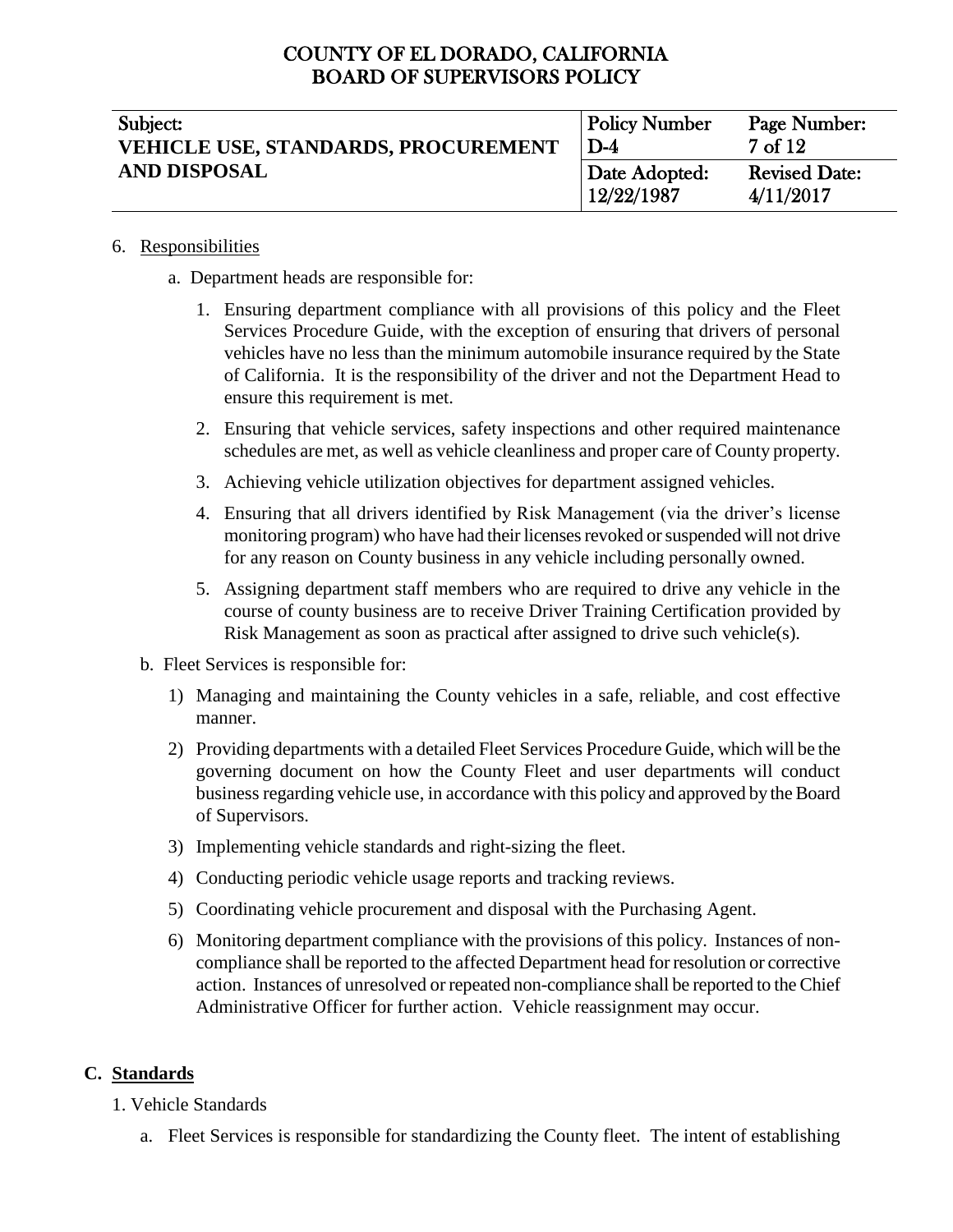| Subject:                                   | <b>Policy Number</b> | Page Number:         |
|--------------------------------------------|----------------------|----------------------|
| <b>VEHICLE USE, STANDARDS, PROCUREMENT</b> | $\mathbf{D-4}$       | 8 of 12              |
| <b>AND DISPOSAL</b>                        | Date Adopted:        | <b>Revised Date:</b> |
|                                            | 12/22/1987           | 4/11/2017            |

vehicle standards is to provide the safest, most reliable and economical vehicle that is appropriate for the job for which it is intended. Additionally, standardization enhances Fleet Services ability to repair, stock parts, and maintain units in an economical manner.

- b. Appropriate safety and economic criteria shall be applied to establishing and maintaining a standardized fleet. Criteria for equipment standards shall include but not be limited to:
	- 1) Purchase price
	- 2) Fuel efficiency
	- 3) Vehicle emission rating
	- 4) Reliability
	- 5) Operating costs
	- 6) Other special criteria as may be required by County departments.

Vehicles purchased by the County shall be the most fuel efficient vehicles available that meet safety, reliability, cost effectiveness and County program requirements. In general terms this usually would mean economy-type sedan automobiles and pickup trucks.

- c. As appropriate, Fleet Services may introduce alternatively fueled vehicles into the County fleet.
- d. Fleet Management shall ensure that all County vehicles are conspicuously marked with County approved insignia, the words "Official Use Only" and a County vehicle number. The Fleet Services manager shall exempt vehicles from such markings as necessary for law enforcement, investigatory or other special purposes as justified by the Department head.
- e. Any modifications to County vehicles must be pre-approved and coordinated by Fleet Services in accordance with the Fleet Services Procedure Guide.
- 2. Minimum Usage Standard for Assigned Vehicles

Assignment of vehicles to individual departments shall be based on the following minimum use criteria:

- a. 8,000 miles a year, or
- b. Vehicle use at least 60% of the available workdays.
- c. Follow the Fleet Services Procedure Guide on utilization and justification

This standard applies to all County-owned vehicles, rented or leased vehicles assigned to departments. Fleet Services will assist Department heads in managing the vehicles assigned to their department and has the authority to reassign vehicles if departments do not meet the minimum use standards without an approved justification. The Chief Administrative Officer may authorize exceptions to the minimum use standard on a case by case basis, based on provided justification submitted for approval by the Department head.

3. Vehicle Classification Standards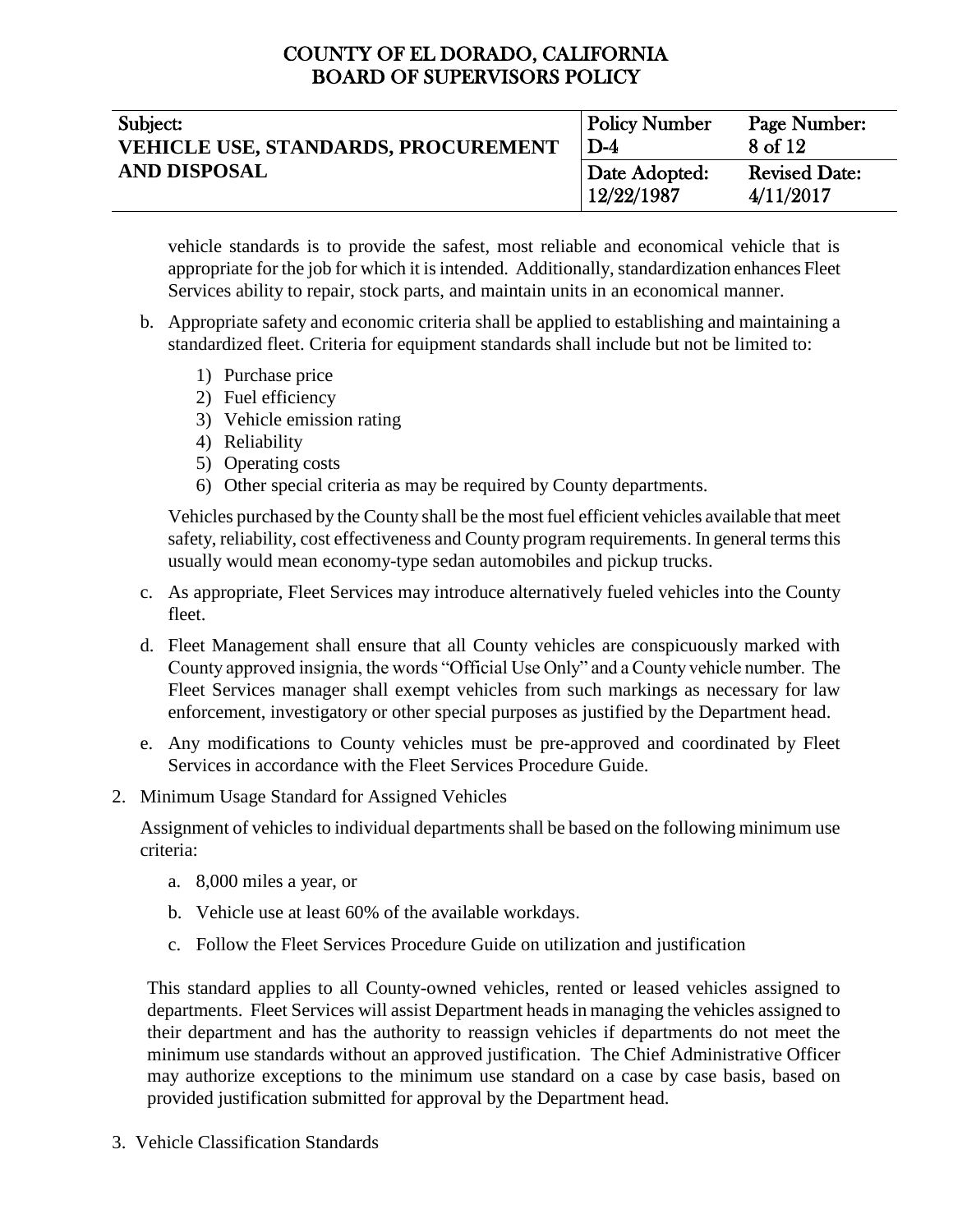| Subject:                                   | <b>Policy Number</b> | Page Number:         |
|--------------------------------------------|----------------------|----------------------|
| <b>VEHICLE USE, STANDARDS, PROCUREMENT</b> | $\mathbf{D-4}$       | 9 of 12              |
| <b>AND DISPOSAL</b>                        | Date Adopted:        | <b>Revised Date:</b> |
|                                            | 12/22/1987           | 4/11/2017            |

- a. Fleet Services shall work in cooperation with departments to develop a listing of standardized vehicle classifications for each County department program and shall be included in the Fleet Services Procedure Guide.
- b. Requests for deviation from the standard vehicles classification must be justified and submitted in writing on such forms as provided by Fleet Services and approved by the Chief Administrative Officer. Departments shall be responsible for any additional costs as a result of any deviation.
- c. The Fleet Services manager shall have authority to make adjustments to vehicle standard replacements when it is clearly in the best interest of the County and end-user for the function required.
- d. Vehicle standards for public safety, disaster, or 24-hour on-call response programs may be different than standards for general use vehicles. Special consideration will be given when setting standards for law enforcement vehicles and other emergency response vehicles.
- 4. Four-Wheel Drive Vehicle Standards:

Pool rental of four-wheel drive vehicles for seasonal or occasional off-road use is the preferred option when department vehicle utilization does not meet minimum usage criteria. The minimum annual utilization criteria for assignment of four-wheel drive vehicles include:

- a. the requirement for vehicle clearance and traction for frequent travel on unpaved surfaces at a minimum of 50% of usage annually, and/or
- b. four-wheel drive traction to travel snow/ice covered roads during seasonal periods typical for such conditions of November through March at a minimum of 50% of the time during these months.
- c. Permanently assigned Four-Wheel Drive Fleet vehicles to departments located in the Tahoe Basin are required to meet the standard usage criteria listed in this section under Standards C.2.

# **D. Vehicle Procurement**

The County fleet shall be standardized through the procurement process and in cooperation with Department heads for vehicle replacements and purchasing needs. This standardization shall include procurement of rented, leased and County owned vehicles. For County owned vehicles, the vehicle life-cycle costs (which include both the purchase price and operating costs of the vehicle) shall be incorporated into procurement decisions.

### **E. Vehicle Disposal**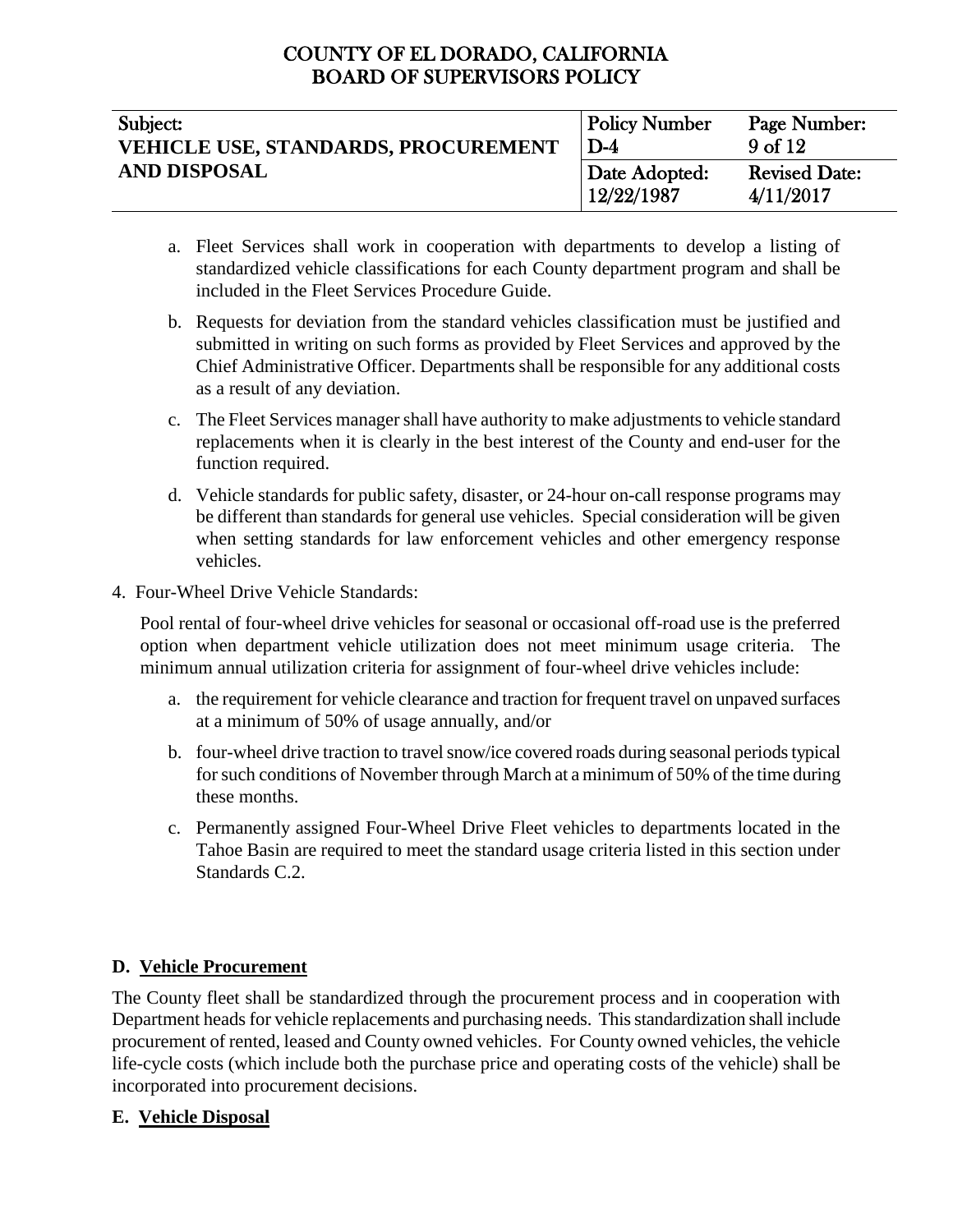| Subject:                                   | <b>Policy Number</b> | Page Number:         |
|--------------------------------------------|----------------------|----------------------|
| <b>VEHICLE USE, STANDARDS, PROCUREMENT</b> | $D-4$                | $10$ of $12$         |
| <b>AND DISPOSAL</b>                        | Date Adopted:        | <b>Revised Date:</b> |
|                                            | 12/22/1987           | 4/11/2017            |

Vehicles shall be disposed of in accordance with County surplus property requirements. The following criteria are considered by the Fleet Services Manager in determining the need to dispose of County vehicles:

- 1. Vehicle operating and repair cost per mile.
- 2. Vehicles no longer needed or serviceable.
- 3. Vehicle mileage, condition, accumulated depreciation, utilization and parts availability.
- 4. High or anticipated high maintenance costs.
- 5. Introduction of improved vehicle technology, especially in the areas of fuel efficiency, safety, productivity and maintenance.
- 6. Vehicle repair cost exceeds salvage value.
- 7. Vehicle age and /or aging functionality and safety technology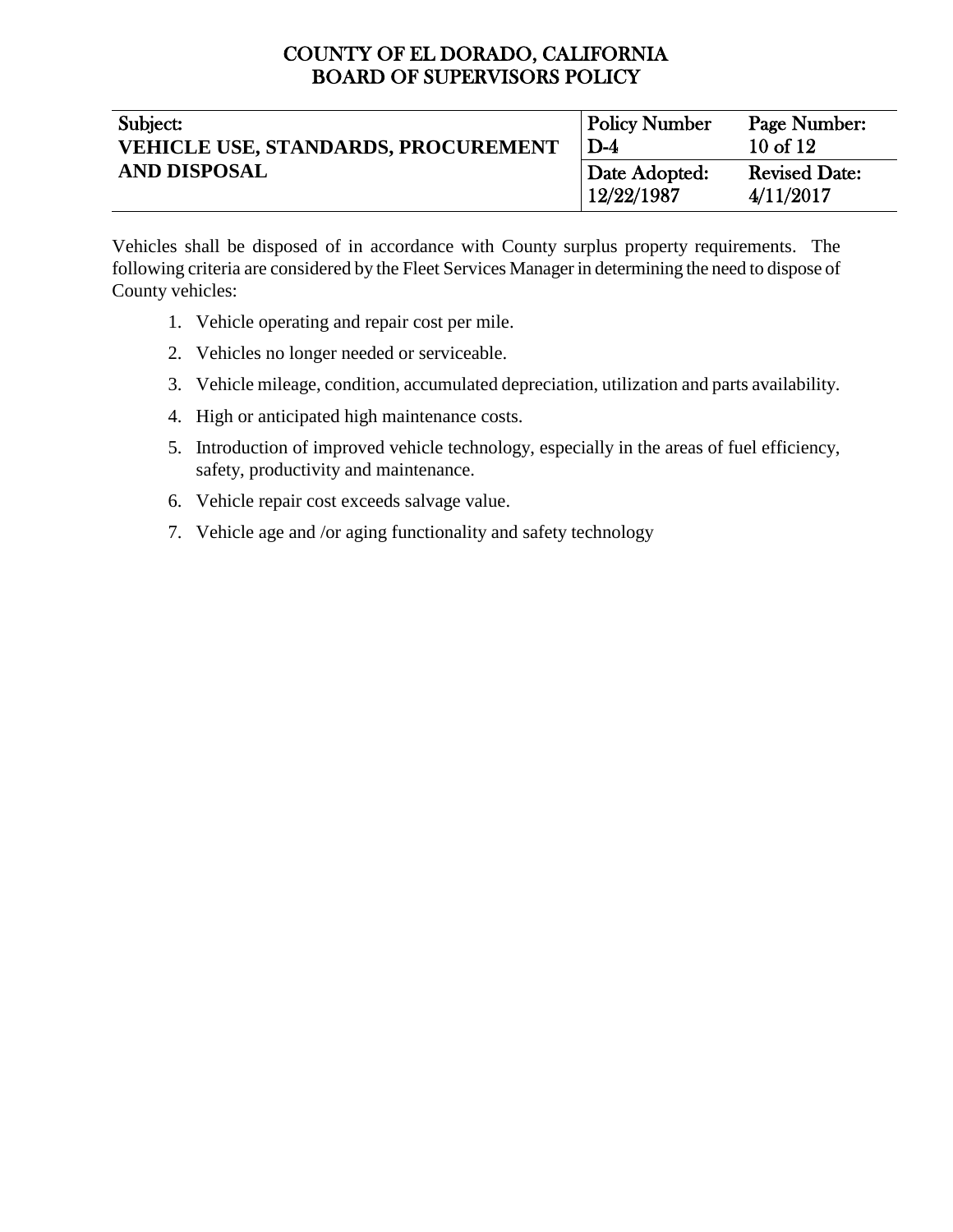| Subject:                                   | <b>Policy Number</b> | Page Number:         |
|--------------------------------------------|----------------------|----------------------|
| <b>VEHICLE USE, STANDARDS, PROCUREMENT</b> | $D-4$                | 11 of $12$           |
| <b>AND DISPOSAL</b>                        | Date Adopted:        | <b>Revised Date:</b> |
|                                            | 12/22/1987           | 4/11/2017            |

### **Definitions:**

**Active Fleet Vehicle:** Vehicles actively in use assignment or Fleet Pool, available for daily operation.

**Alternative Fuel Vehicle**: Powered solely by other than gasoline or diesel fuels, i.e. propane (LPG), natural gas (CNG or LNG), hydrogen or electricity.

**Annually Assigned Vehicles (AAV)**: Vehicles assigned to specific departments on an annual "permanent" basis.

**AAV Department Inventory:** The entire inventory of vehicles assigned to the same specific department and index code. Also referred to as a "Mini-Pool".

**Chief Administrative Officer (CAO):** The Chief Administration Officer of the county. The CAO is the Executive Manager for all county departments, agencies and divisions.

**Cost Applied**: Charges made directly to departments for billable expenses

**County Vehicle**: Any vehicle registered and titled as owned by the county, or any department of the county, or designated to be used for county business by the state or federal government, and any rental or grant funded vehicles or equipment in use by any county department.

**Department AAV/Fleet Coordinator**: The person designated by a department to be the primary contact and person in charge of AAV inventory for their department, and the liaison with Fleet Services.

**Department Head:** The Chief Executive Officer or Director of a Department or Agency **Department Owned Vehicle**: Vehicles owned directly by specific departments as fixed assets and identified as a class "99" by vehicle number in the Fleet system.

**Driver Training Certification:** Basic computer based driver training for drivers using any county or personal vehicle(s) for county business through Risk Management.

**Dual Fuel Vehicle**: Powered by two different fuels, i.e. gasoline and CNG

**Fleet Pool**: A Motor-Pool of various types of vehicles, for use by all departments on a temporary as-needed basis, operated by Fleet Services.

**Fleet Services**: The County Vehicle Management Unit of the Transportation Division, in the Community Development Agency, County of El Dorado

**Fleet Users**: Term to identify drivers and departments that utilize Fleet vehicles **Fleet Vehicle**: Vehicles owned and managed by Fleet Services

**Fleet Services Procedure Guide (FSPG) :** A guide booklet provided by the Fleet Management Unit setting forth detailed operating rules and policies in accordance and in conjunction with this D-4 policy.

**Grant Vehicle**: Vehicle purchased with grant funding sources with special use parameters.